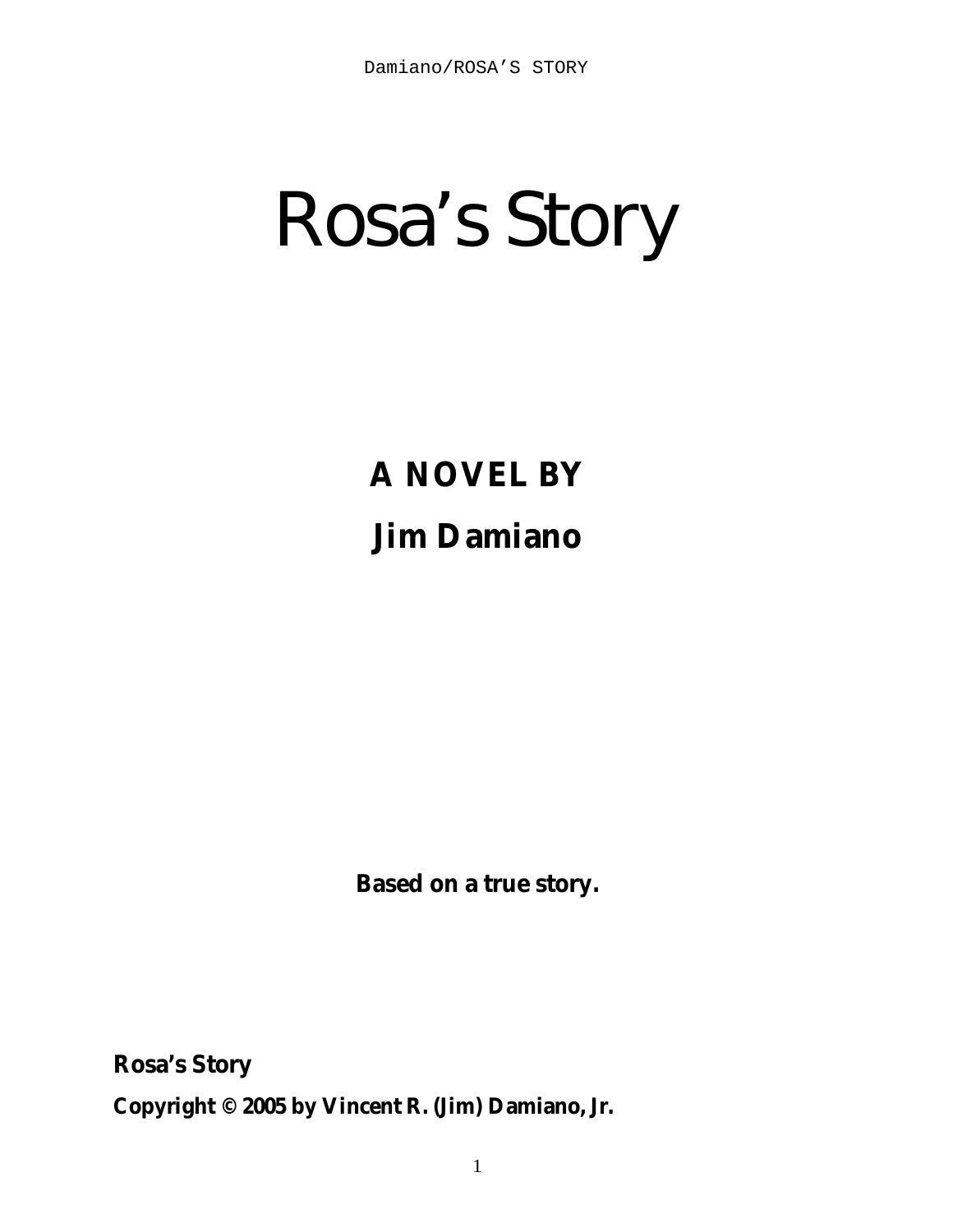This is a true story about my grandmother as told through my mother's eyes. I chose to write the tale, as a novel because I feel the reader needs to live the experience through its dialogue to appreciate its impact. It is about Rosa's struggles starting as a fifteen year old Italian immigrant coming to a strange, new land of freedom, hope, tragedy and disappointment.

For Rosa, the American dream came with an expensive price tag. Her struggles were interlaced with tragedy, love, perseverance and above all faith. Only some of the story has been changed with personal speculation applied where specific details were unknown or best left forgotten. This is done to help make the story flow naturally. The speculation though is based on what I know of the true story and is not intended to subtract or add to its impact on the reader, for Rosa's story is all too real and also all too familiar for the many unwary immigrants who came then and now to this country.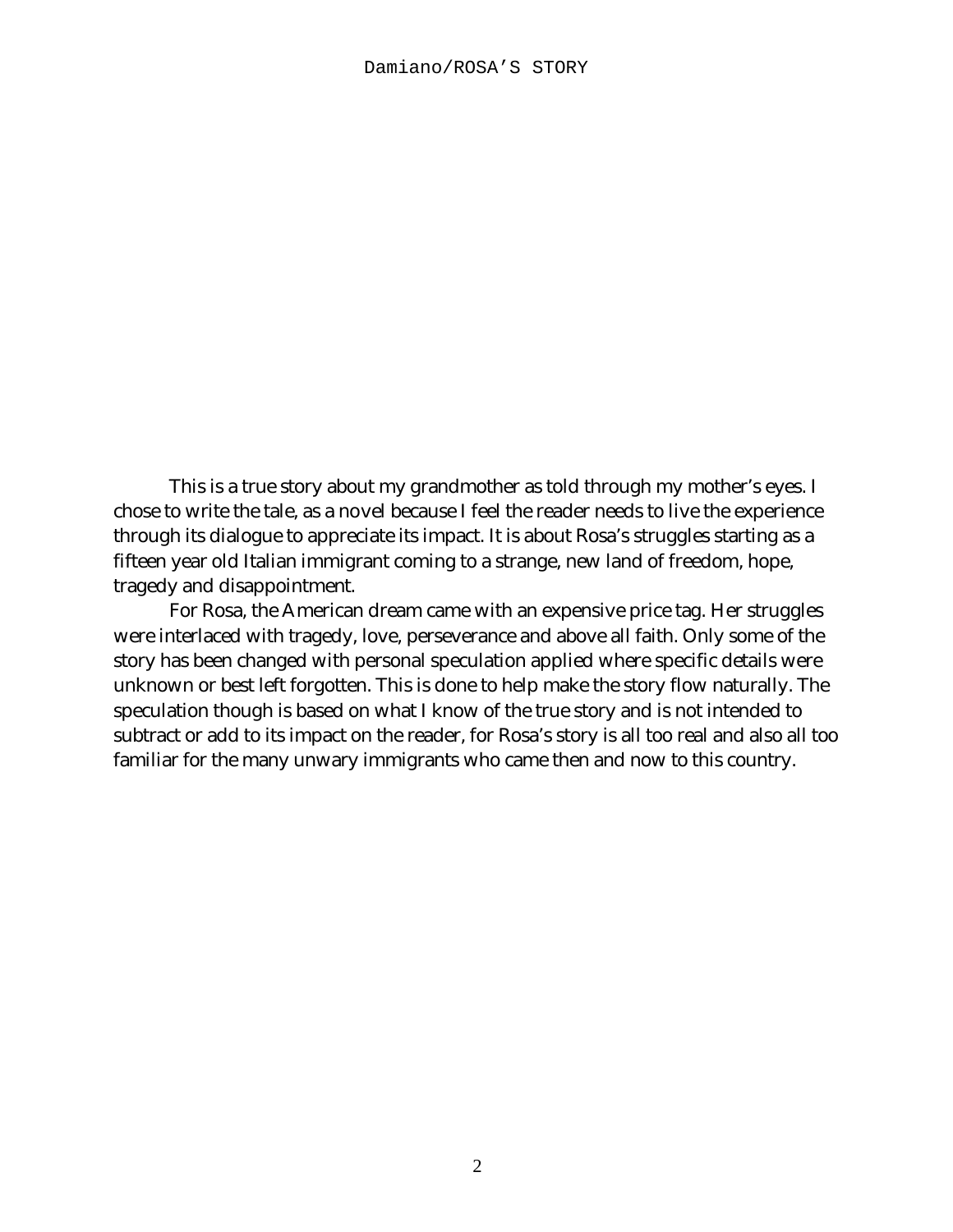## **THE ROSE**

**Aspiring beautiful flower, An Italian Rose, Full bud, awaiting destiny, Gentle, strong, Naive, rich, colorful-Promising. Reaching, unafraid, exploring, Impervious to life's challenge, Feminine, yet thorny, Fragrant, enticing, Hardly adult, Wishing otherwise, Independent-resolute, Stubborn-prickly, Nothing to prove, Multicolored life—waiting, Impatient, For its time, In the sun. Adjusting! Fearless until, Cut deeply, while still pulsing, Ripped from all awareness, Challenged to bloom, Losing, All familiarity-all feeling, Change!**

**By V. R. (Jim) Damiano**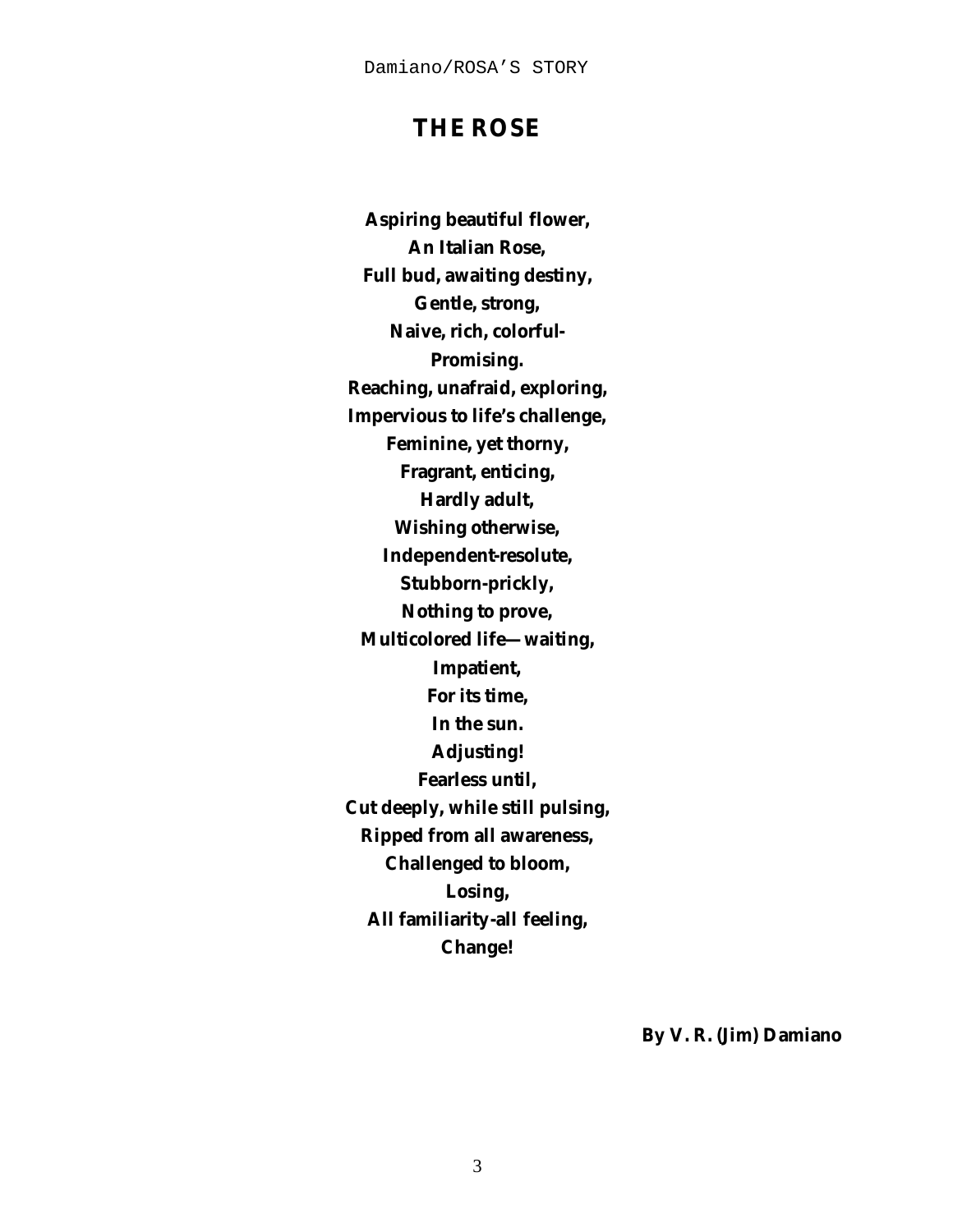*"Growth, in some curious way, I suspect, depends on being always in motion, just a bit, one way or another."*

–Norman Mailer, b. 1932 American Writer

## **CHAPTER ONE**

**My name is Jane. In my youth, Mother called me Jennie. Now the window of my life is closing, though I try desperately to stop it. Slowly it descends, erasing my precious memory, stealing my senses, tempting me to remain forever silent. It would be so easy to be still and let these secrets die with me.**

**But I must tell someone. Mother's story should be told before these scattering clouds make the telling impossible. I'm certain Mother would not want me to reveal all, definitely not her beginning quest for the American dream, and certainly not the ending. It was for her too gruesome and so very embarrassing.**

**Yet, I owe this to her, to my children, and to theirs too. I must tell her story before I drift slowly away, forever, into those terrible foreboding clouds. I can see them waiting for me**—**yes, waiting, like messengers of death itself, dark and beckoning.**

Rain played a grand tribute to the parched soil, a welcome cleansing that pounded, staccato-like, upon the ancient hillside village, slaking the thirsty land. Rosa, mesmerized, stood marveling in the rain. *Today, I must stay inside,* she thought, *but not now. Now I will collect enough rainwater to wash.* Her red hair was already soaked, glistened from the storm, and the rainwater made it feel silken.

**\* \* \***

Antoinette stood in the weathered doorway of their ancient home. Hands on hips, chin out, she called, "Rosa, what're you doing, standing out there in the rain? You'll catch your death, and then what?"

"Mama, it feels so good. Come here and stand with me."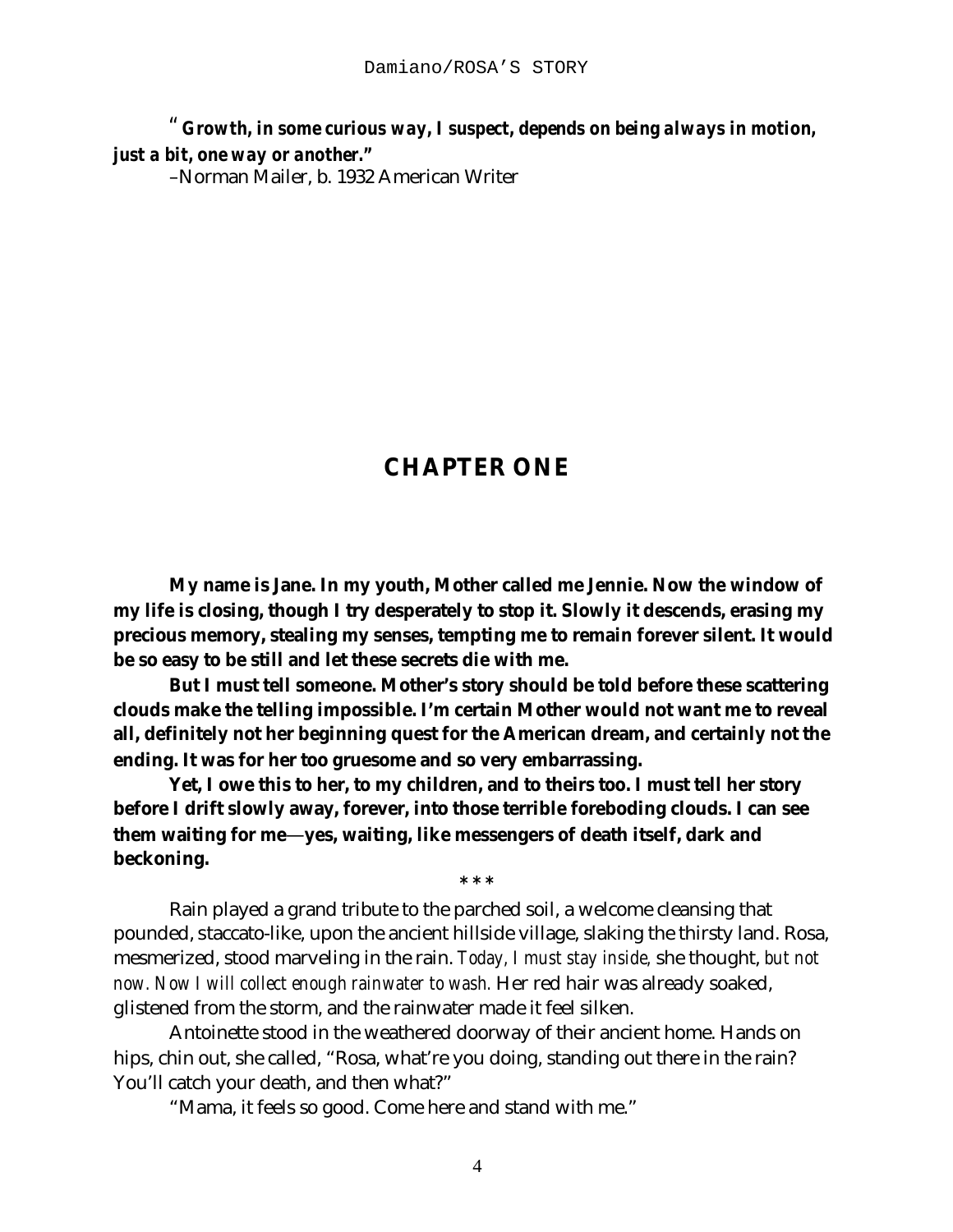"Foolishness! We've too much work to do before Papa returns. It's a long walk from Naples, and knowing him, he'll be hungry as a lion. So come quickly. Help me prepare dinner." *She is so much like her father, a dreamer.* Smiling now, she said, "You know, a little bird told me Papa will have a surprise to share with you."

Rosa stopped, "What surprise—a new dress? Or that wonderful comb I liked?" Water hit the old tiled floor as she followed her mother into the house, dripping wet.

"Patience, you'll know soon enough." *Soon enough the cat will be out of the bag, and then what.*

"Oh Mama, anything Papa brings will be wonderful. Compared to this old place anything is better. It's so boring here!"

Antoinette's stern impatient voice faltered and she seemed to separate each word as it was uttered. "And what do you know of boring? This village has been our family's home for centuries." Making the sign of the cross, she mumbled, "Faa, I swear, today's children will be the death of us."

"Mama, really! It's 1924, not the dark ages! It is different from when you were a bambino. Much change has happened since the war - except in this place."

"Daughter, that war, that terrible war." Strong, painful memories crept into her voice; her face strained, forcing a mournful sound from her throat. "My brother, poor Vincenzo, killed. Your father gone away with the king's army, and for what? I'll tell you - four, long, painful years, forever lost to my love and me."

She hesitated, thinking despairingly, *Now, how many more years must I bear his absence?*

"Barely did we hear from my Rocco for four years, and me here with two children, fearing all the time that I'd never see him again! Yes, Rosa, things are different now, especially with your papa. Such grand ideas he has. I pray constantly to all the saints to set him right. So, my Rose Bud, don't tell me about change. You're too young to understand change."

Rosa stood quietly, wishing she had thought before she spoke. *Me and my big mouth*.

With sad eyes that were beginning to tear she said, "Sorry, Mama, I didn't mean to upset you."

"No, you didn't upset me. Don't worry. Come give me a hug."

Rosa happily reached for her mother and together they basked in the warmth of each others arms.

Antoinette's usual unyielding look turned a complete circle, changing to one that seemed almost pleading, yet perplexed. She brushed back her jet-black hair then tied it into a neat bun, her eyes reflecting a familiar special warmth. "Rosa, at least then, we had each other, now, didn't we?"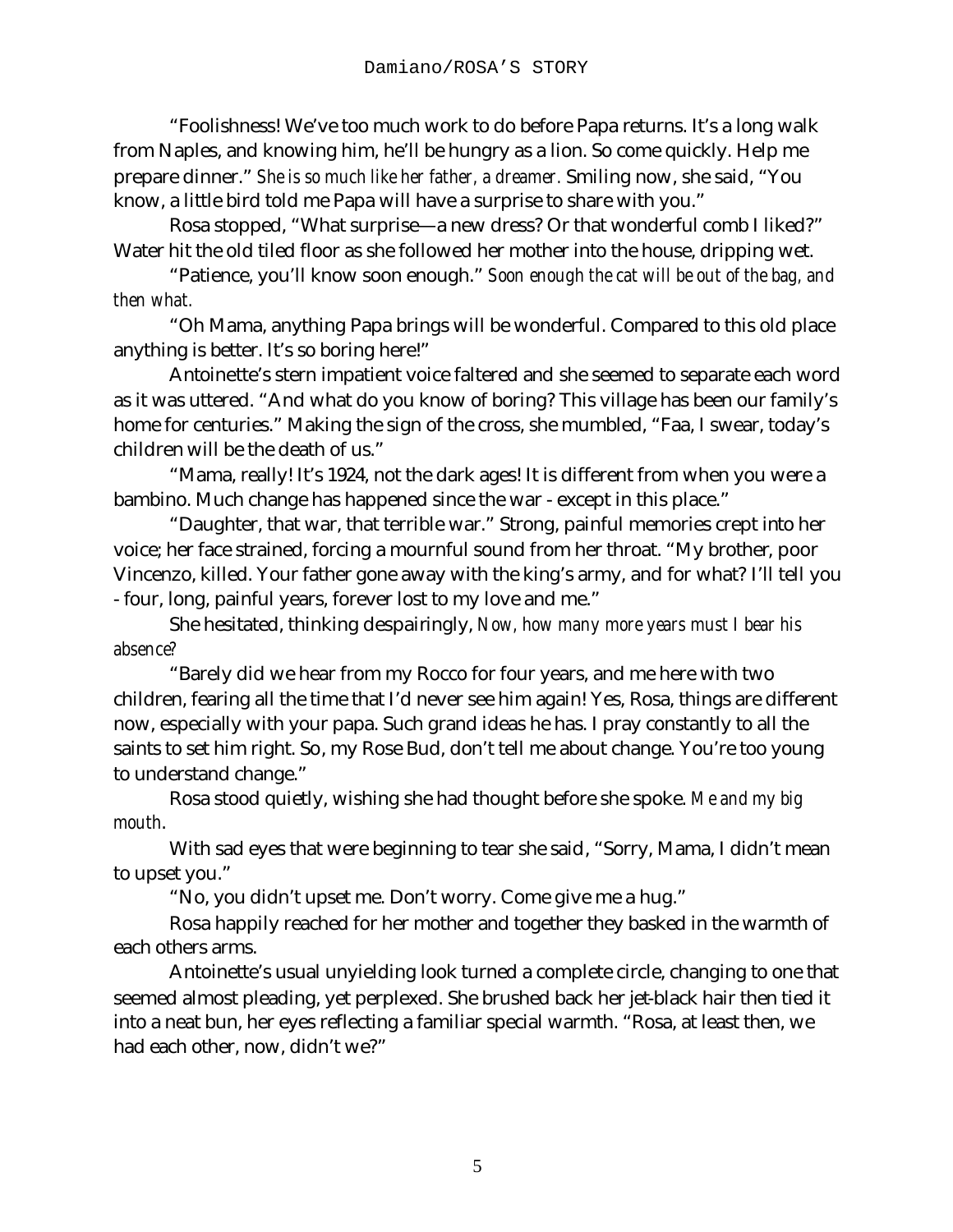Confused, Rosa looked into her mother's saddened face; anxious, both began to cry. She raced across the tiled floor to her mother's arms and embraced her, clinging tightly. Softly she answered, "Mama, please forgive me, if I've caused you any pain."

Rosa's trembling moved Antoinette to hold her daughter closer. Rosa's wet clothing was clinging to them both. She took in Rosa's innocent blue-green eyes. *My angel is no longer a child. When did my baby grow into this beautiful young woman?*  Antoinette felt warmth and also a little jealousy for her own youth that was now a fading memory, her own swiftly passing years: she had been so roughened by her hard life.

She moved her daughter to arm's length. "Rosa, you are almost fifteen and it's time we had a serious talk."

"About what?"

"Nothing that can't wait for the right time. But I promise, we will talk, in good time. Now, we have much work to do. So, my wet angel, you get dry, and then let's get going. Tomorrow is Sunday, and I promised Father Mario I'd bake him my special sausage bread. We have only enough ingredients for one loaf, so we'll have to hide it from your papa."

Rosa smiled as she quickly changed into dry clothes and combed her hair back. Grabbing a worn apron, she reached for a pan. Her face puckered up in a smirk as she playfully scolded, "Mama, what are you standing around for, don't we have work to do?"

Antoinette stopped stirring the sauce and gently kissed Rosa's cheek. "Rosa, you have a quick way to everyone's heart, and you are the light of my life. Don't ever change. Now, I wonder where that daydreamer brother of yours is. He was supposed to clean out the chicken coop and bring me some eggs."

"Do you want me to go look for him?"

"No, you've already been soaked once and you will run out of clothes. He'll be here soon enough and then he will have some explaining to do."

**\* \* \***

The incessant rain slowed to a steady mist. Rocco Attolini trudged slowly up the muddy road, carefully watching his footing. The three-day trek from Naples seemed endless; each footstep was like a journey. He had fallen clumsily several times, trying to keep his baggage from spilling off his back. The red clay mud of the road covered his well-worn traveling shoes, adding to his load and testing weary legs. It didn't matter. Rocco was excited. His mind was made up and an adventure lay ahead.

Unafraid, or so he fooled himself, he thought about his plan. It was difficult. What faced him was an adventure, yes, but a change so big it was difficult to contemplate. Though he tried to tell himself he wasn't afraid, it was difficult not to feel anxious. He tried valiantly to reason with himself. *After all, I've lived through four years of*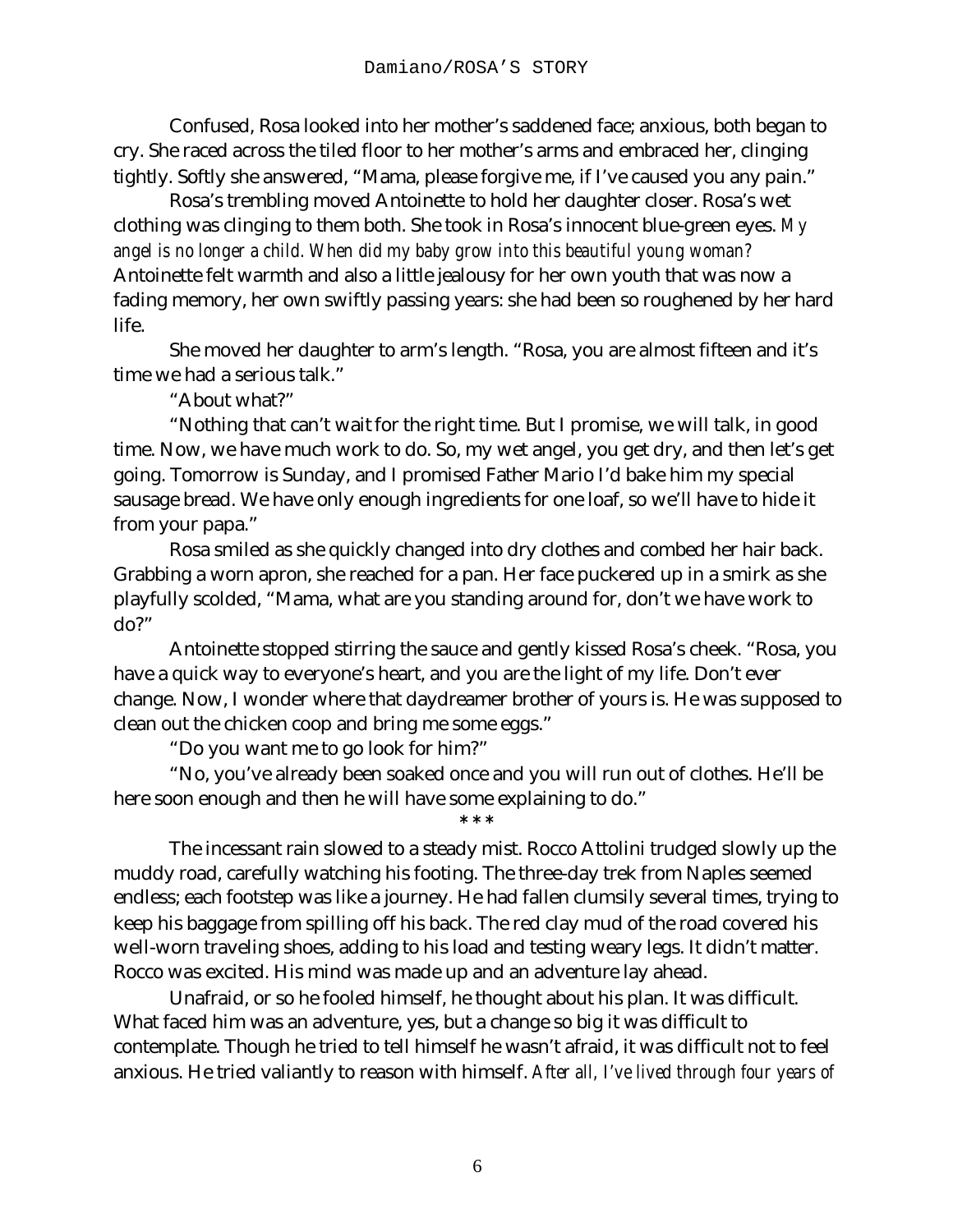*war. Surely nothing could be worse than that. I cannot let my foolish fear get in the way of improving my family's future.*

Life in Southern Italy had taken a turn for the worse. Years of privation and war had taken its toll. Antiquity and family heritage no longer seemed to matter. Italy's poor and desperate were leaving daily in a great exodus to the Americas for the hope of a better life. Many of Rocco's friends and family had already left for greener pastures to faraway places like the United States, Brazil, Mexico and Argentina. Over one-third of Italians had left its shores in the past thirty years. And now with Mussolini's reign of fear beginning to overtake the land, more were taking the necessary steps to leave all that they knew for the hope that a new land would bring. After all, the streets in America were said to be lined in gold and there was work for anyone willing to work. And Rocco was more than willing, for he was tired of the constant struggle. He and Antoinette had spent hours and hours discussing every practical option. His good wife was still a bit anxious, but had told him that she would do whatever he decided. And when the letter came from America asking for Rosa's hand in marriage, the doors were suddenly opened to what must be done.

In the dimming light of early evening, he could see faint signs of life as he approached the ancient village. Some people were still out despite the inclement weather, walking amongst the cobbled walkways in between centuries-old rock homes that were glistening, slick with rain, the people appearing ghost-like.

Rocco felt a surge of relief with Missanello in sight. Soggy, tired, and anxious for the warmth of hearth and home, he envisioned familiar comforts and the succulent aroma of sweet Antoinette's cooking.

He was not disappointed. When he was less than a Bocce ball's roll to his home's entrance, the wooden door burst open, swinging precariously on ancient hinges. A slight gangly boy, wearing ragged clothes, raced out the door. All arms and legs, the slight boy rushed like a whirlwind to Rocco who waited with extended arms. Once there he jumped into his father's rain-drenched, outstretched arms, almost tumbling him into the mud. The boy's coarse homespun shirt, now wet, felt rough, though happily familiar to Rocco's cheek. Rocco hugged his son tightly, caressing his matted hair.

"Papa, you're home. I've missed you. And there's a lot I need to tell you." Domenico, small for eleven years old, looked like his mother. His large brown eyes glistened with excitement as he grasped Rocco's muddied hand and joyfully shouted, "Papa, come! Let's get out of the rain before Mama sees me."

Rocco, bent from his load, had seemed even smaller than his already slight stature. But in the presence of Domenico, he stood tall. He whispered in Domenico's ear, "Somehow, I think your mama already knows." Domenico cast a false downward look.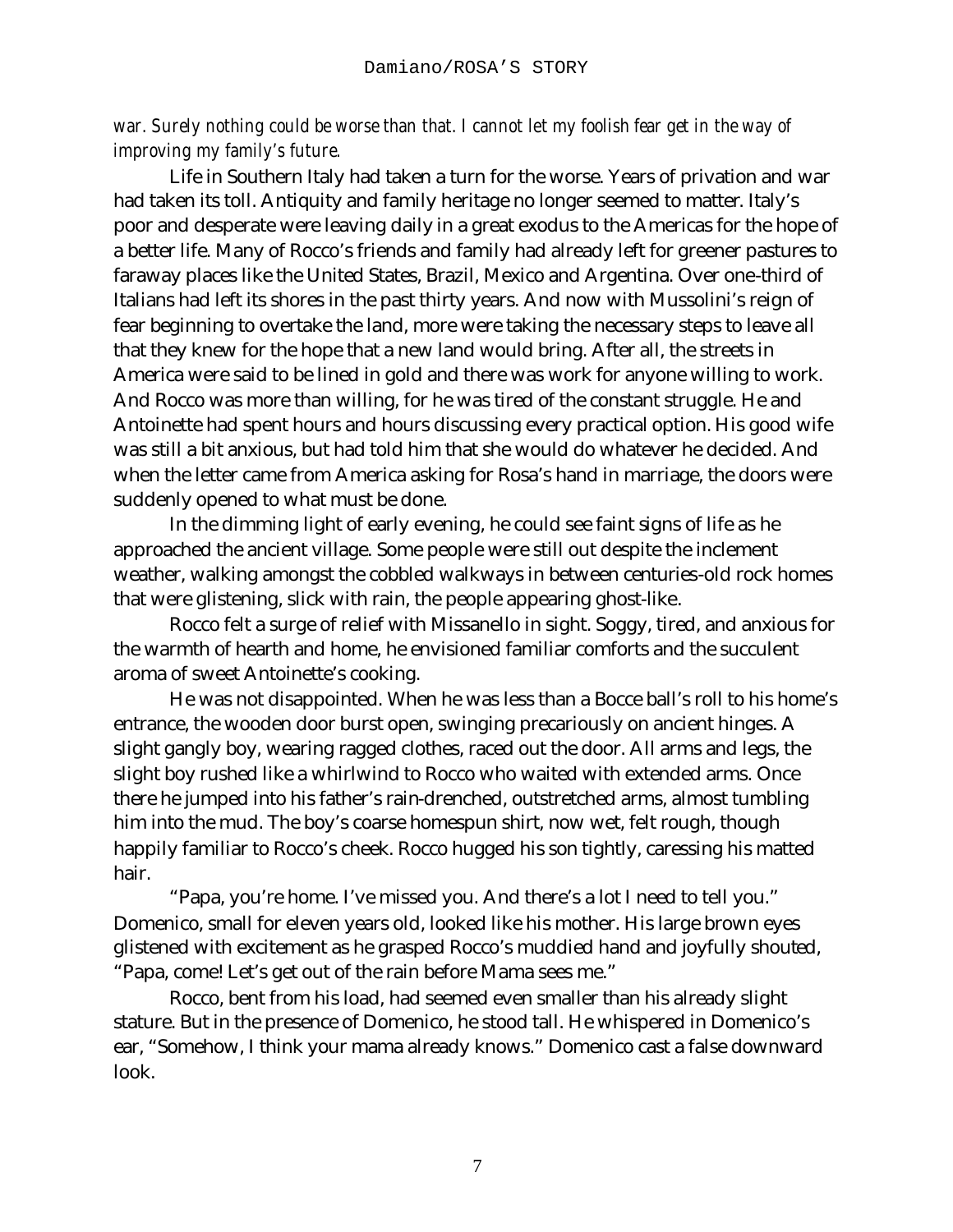Laughing, he savored his son's enthusiasm. Opening his arms wide, he happily embraced both his children when Rosa ran out to join the wet tangle of his arms.

Rocco cast a roguish wink toward the dim light in the doorway, where his wife stood grinning, wearing a simple peasant dress that she had made years earlier during the war.

"What's all this fuss? I've been gone only a week. Could it be this?" Rocco, curtly smiling, pulled a small bag from his large traveling coat, laughing as he passed it to his son. "Here, Nico, savor the riches of Naples."

With a vengeance, Domenico tore the bag open, tearing at the protective wax paper. He pulled out a peppermint stick, took a lingering taste, smiling broadly. "Papa, oh Papa, thank you."

"And Rosa, I'm sorry. I couldn't find a dress worthy for an Italian Princess. But, I did find something." Rocco pulled a tissue wrapped parcel from his bulging pocket, handing it to his excited daughter.

"Papa, I knew it; I just knew you'd buy it for me."

"Stop talking Rosa." Rocco said warmly, "Open it."

Rosa folded back the tissue, now wet, to reveal the beautiful ivory comb she had desired months earlier. "It's beautiful, Papa! I love you so much. Mama hinted you'd have a surprise."

Rocco cast a anxious glance at his wife. His mood sobered but the children did not notice.

Antoinette, who did not miss her spouse's consternation, broke the silence. She playfully waved a large wooden spoon and demanded, "What are you all going to do, stay out there all night in the damp cold? Or do you want to eat the supper that Rosa and I slaved over before it gets cold? Now, get in the house before you cause the death of me!"

Catching his wife's playful glare, Rocco winked in her direction and earnestly picked up his travel case, shaking a contrite head. "Ah, yes, *cara mia*," he smirked, "I'm for supper; I could smell the sausage bread from down the road. Such a smell can stir the blood of a happy, though famished man."

"Sorry dear," she teased, then snickered. "The sausage bread isn't for you. It's for God's servant. Come and see what's for you before I toss it out the window."

Grinning, he turned to the children, "Come, Mama's right, we have amused the neighbors enough. It's time for privacy and most important supper."

With water cascading like a waterfall from his soggy fedora, Rocco grasped his load with stout arms. Trailed by his children, they walked together into the familiarity of their warm, inviting home.

Once inside the doorway, Rocco embraced his Antoinette, giving her a lingering kiss as the children smiled at seeing their love.

**\* \* \***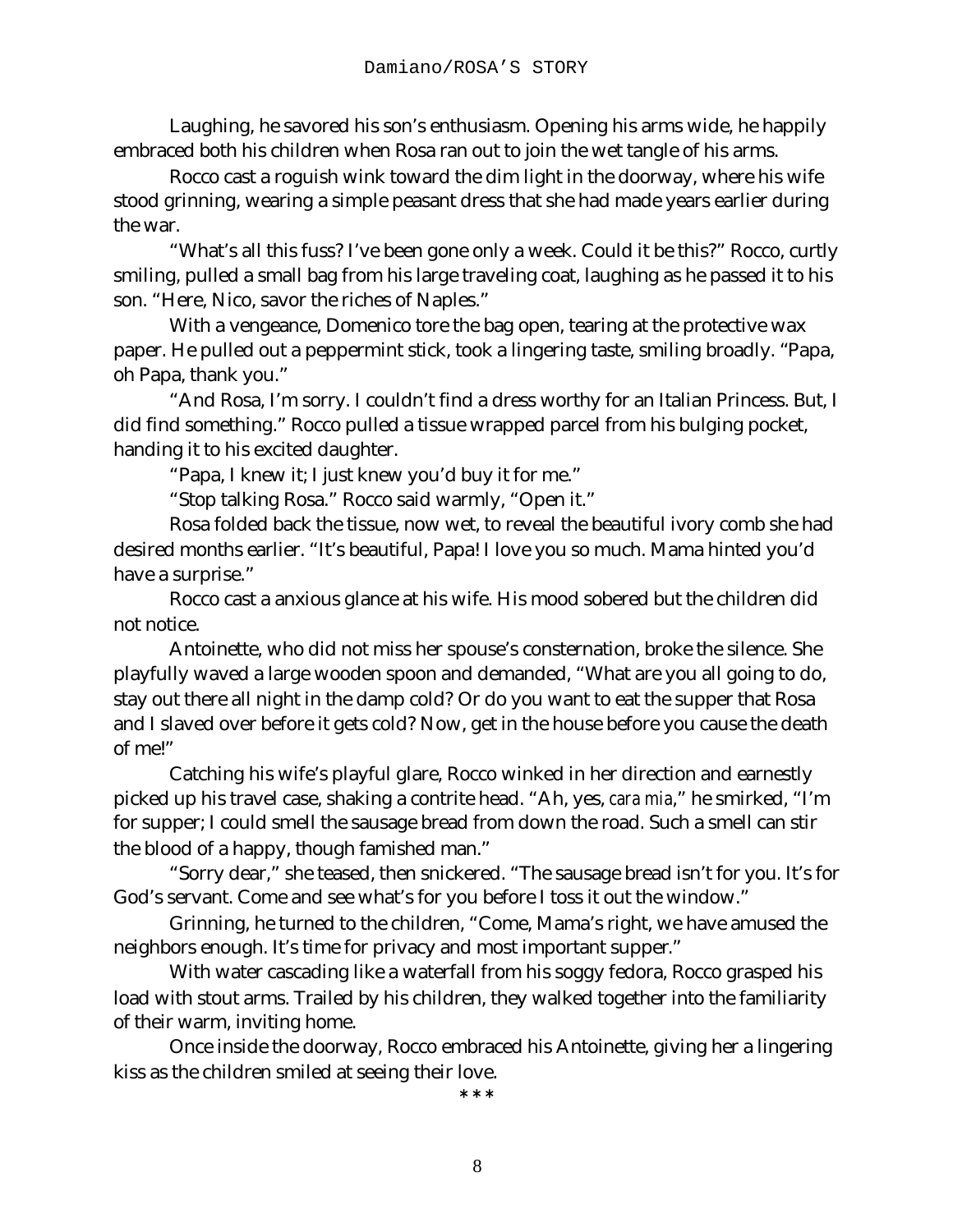After a hearty meal of pasta and vegetables picked fresh earlier from their small garden, Rocco pulled an old wooden pipe from his vest pocket, his only inheritance from his father who had died of one of the many diseases that hit the poor, when he was off to war. Packing it expertly with aromatic tobacco, and lighting it, he savored its aroma. The small room's soft glow came from one of their two kerosene lamps. It cast protective shadows upon the shelter's rough walls, hiding the night's gloom. The room served as the kitchen and the living area. The large, now cluttered table was its focal point.

Speaking softly, as was his way, he announced, "Antoinette, it's time we discuss our surprise. Do you agree?"

"Yes husband. Children, gather around the table. Papa has something important to say."

Rosa sat, confused. *Didn't Papa already bring my surprise*?

Domenico, in the middle of a large lick from his peppermint stick, reluctantly pushed his body to the table, contemplating only the next lick on the candy.

Rocco hesitated, looking at his wife for encouragement. None came for she was as perplexed as he was committed in what they were about to discuss. Taking a deep breath, he stood. His five-foot, seven-inch frame appeared to tower over the rustic, hand carved table.

"Children, what I tell you will affect your future, probably more than ours. Your mother and I have spent countless hours seeking a way to survive here. Times in Southern Italy are difficult, particularly for our village. It is worse now with Mussolini's *Fascisti* and all the terrible fear they're now spreading with a joy only they can understand. Many friends and even family have left for other parts of the world, seeking greener pastures. In America there is much work, and more important, there is hope. I have been promised a job there. So soon we will leave, hopefully, sometime early next year. There is more." His eyes focused on Rosa.

"Rosa, this concerns you. Do you remember the Spagnuolo family? They left here when you were very young.

"No Papa, I do remember you talking of them. They seemed nice by your descriptions. Why?"

"They moved to America several years ago, to a city called Utica in a place called New York State. They have an unmarried son. His name is Antonio Rocco. I have agreed to their overtures to an arrangement of marriage between you and him. He is very handsome from his picture. He also served in the American Navy during the Great War. He has a good job. In fact, it has been with him that I corresponded and not his father Nicola, with whom I go back many years, long before you were born."

"Oh Papa, this Antonio Spagnuolo, is he old?" Trying to hide her panic, she thought, *No, I don't want to marry. Not yet. Not someone I don't even know! I don't even know what to do!*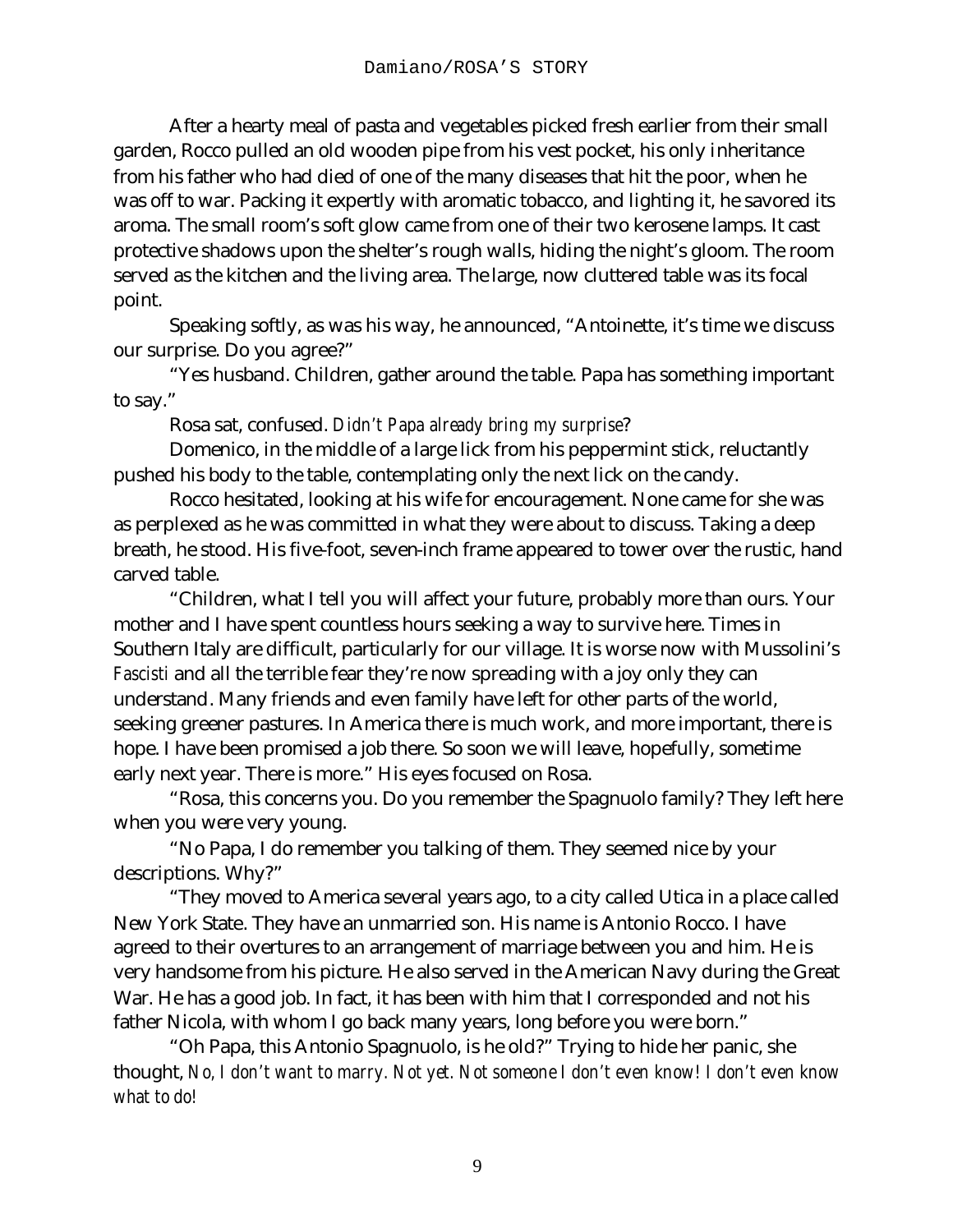"No Rosa, not everyone who served in the war was ancient like me. He's twentythree. Is that so old?"

"Papa, you're not that old. Forty-two is not old. Is it?" Rosa's smile lifted her father's somber mood.

Laughing, Rocco continued, "So there you have it. In a few weeks after Christmas, we'll seriously begin to plan our move. There is one problem, though. Mama must stay here for a while. I'm sorry to say we don't have the funds to take us all. Antonio Spagnuolo is paying for Rosa's voyage. We only have enough spare money to cover my voyage and a child's passage for Nico. Good friends now living in Utica, from Missanello, have arranged the paperwork necessary. Most important, I have proof of a sponsor required by the American authorities. These friends have also promised a loan, which I'll have to repay once I start work there. Mama will come as soon as we have saved enough money from our earnings. I promise it will not be long."

Involuntary tears filled Rosa's eyes. "But Papa, must we leave Mama?" *And why must I marry someone I don't know?*

Feeling her daughter's consternation, Antoinette reached for Rosa. "Dear one, I'll be fine. In these difficult times, this is not uncommon." Antoinette held Rosa's hands gently in hers, and smiling. "And remember, my marriage was arranged too. Look how well it turned out."

"Mama, how will you live with no money?"

"Remember the Ruggeri family? They did the same thing we're doing. My friend, Theresa, left for America to join her family after only two years. We have a little money and what extra we can spare, Papa will leave so I can live. With God's grace, I'll sell off our property at a good price. If we leave together, people will know our desperation and take advantage. This home has been in my family for generations and we can't sell it for a pittance. If we do, my ancestors will come back and haunt me." She made the sign of the cross as an afterthought, for Antoinette, like so many other Italians, was a very superstitious woman.

Antoinette noticed Domenico, who had been almost forgotten in the discussion. She patted his curly hair, and kissed his forehead, wiping an errant tear from his cheek. "Don't cry Nico," she soothed. "You must be brave. I'll join you in America before you can shake a stick. I have great faith in Papa and you must too. After all, he is one of the best cobblers in Missanello. And that's a fact!"

"God, woman, what is this? One of the best!" Beating his chest, chin extended, with mustache quivering, "I am the best, and don't any of you ever forget it."

The children jumped from their chairs to hug Rocco. For the moment, their stillgrowing determination was firm. Rocco, somewhat relieved, was happy to spare them the details of their pending ordeal. Though he tried to hold back troubled thoughts, he could not shake them from his mind. *Third class passage from Naples to New York is not known for its luxury and the journey to Naples will be a long walk for young legs*. *At least we'll*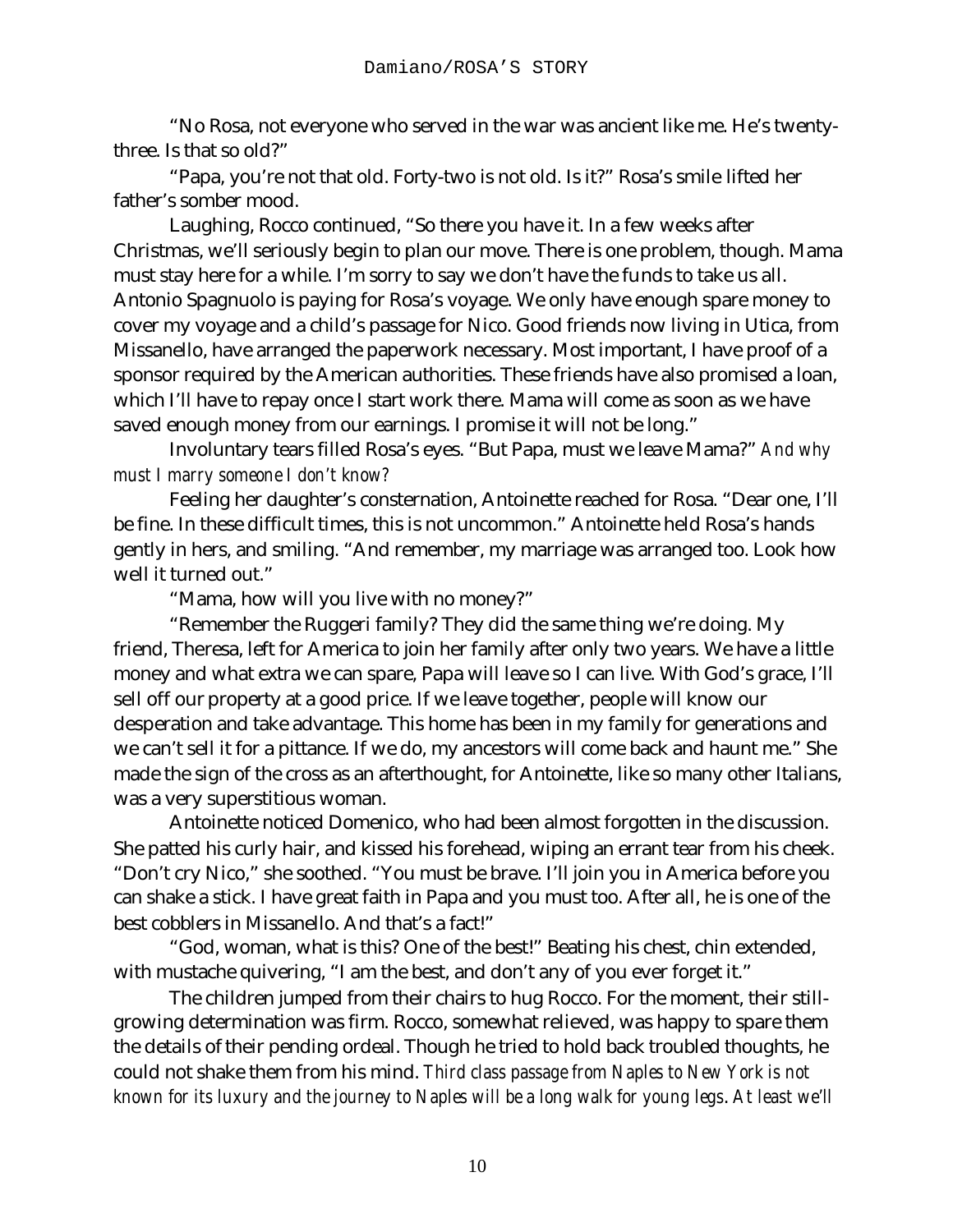*have time to prepare. Maybe I can ask Cousin Angelo to take us in his donkey cart*. *But after all, this is a problem to be solved tomorrow*.

Looking fondly at his wife and filled with longing, he took a deep breath, then exhaled pipe smoke, slowly, buying time to gather his wits. *Right now*, *today is all I have and tonight, well tonight, I must make the most of it*. He unconsciously touched the broad, jagged scar on his left cheek, his war trophy, an unrelenting memento of what is important. Receiving that wound made him see for the first time how essential it is to appreciate the moment.

Rocco naughtily winked at Antoinette. *I hope to the Heavens that she'll be fine. Who am I fooling? After we leave, it may be months before I can hold her in my arms again*. He quickly forced the disturbing thought from his mind. Rocco was usually a positive man, not bent on serving the demands of unhappy thoughts.

Not missing her husband's sudden silence and shifting moods, Antoinette said, "Children, it's time to clean the table and wash the dishes. Be quick for we need to ready ourselves for tomorrow and church. It is late, so when you're through, it's off to bed."

With Antoinette and the children busy, Rocco grabbed a knife, intent on having a slice of the sausage bread. But before the knife could touch the fragrant loaf, Antoinette hit his hand with her large, seemingly ever present, wooden spoon. "Rocco, I told you this was for Father Mario."

"*Cara mia*, one little piece will not be missed by the good priest?"

The dour look on her face was sufficient to dissuade further argument.

Returning her attention to the children, she noticed them smiling instead of doing chores. Scolding playfully, she forced a stern look. "Now to the chores, and then to bed! The amusement is over!"

Rosa groaned, "Oh Mama, after chores, can I stay up a bit and read some of the papers Papa brought from Naples? I saw something in one of them about America, and I want to read it tonight. Please?"

"Sure, but only for a few minutes. Kerosene is expensive and we need to save it for important things, not silly news. Most of what's in the paper is lies anyway."

**\* \* \***

Rosa read the article and was unsatisfied. It unnerved her young mind with talk of America and its wealth, along with its speculation on why so many countrymen were crossing the ocean to an unknown fate. The disturbing reports stated that many were returning after disappointing experiences, or having difficulty adapting. Others had returned to Italy feeling abused and worse for wear. Even the well educated could not find work other than menial jobs that no one else wanted. *Once I'm there, I'll not return. No, darn it, I'll never give up! How can it be worse than here? Here all we have is our past. There we have hope.*